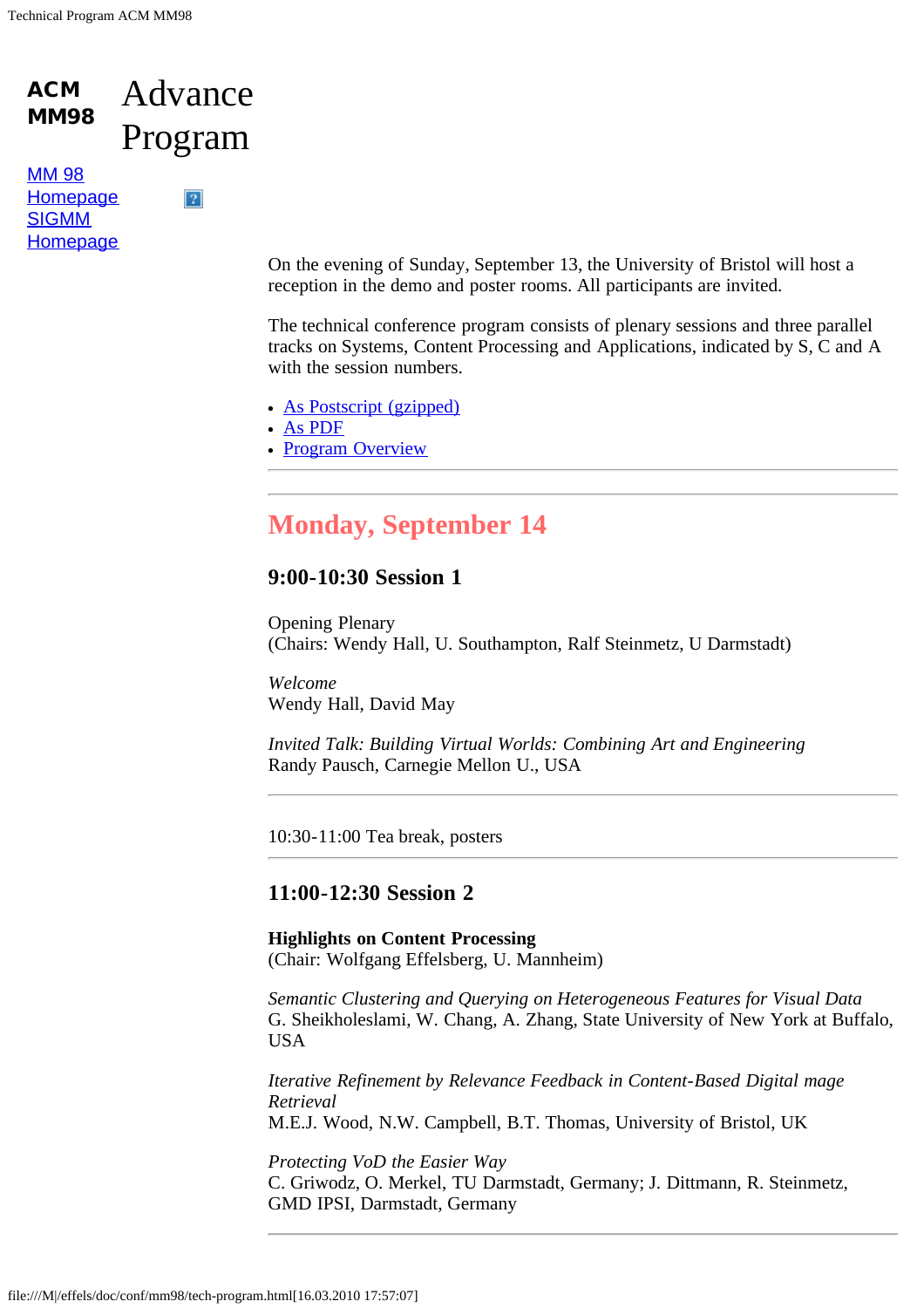12:30-14:00 Lunch, demos, posters

Lunch speaker 1: Chris Parsons: [ARKive and the Bristol Electronic Zoo](file:///M|/effels/doc/conf/mm98/zoo.html) Lunch Speaker 2: Frank Nack: MPEG-7 - An Overview

#### **14:00-15:30 Session 3 S/A**

#### **Design/QoS**

(Chair: Stephan Fischer, TU Darmstadt)

*Making Contact Points between Text and Image* P. Faraday, A. Sutcliffe, City University, London, UK

*Design Methodology and Formal Validation of Hypermedia Documents* C.A.S. Santos, L.F.G. Soares, G.L. de Souza, J.P. Courtiat LAAS-CNRS, France, PUC Rio de Janeiro, Brazil, DIMAp, Brazil

*QoS Impact on User Perception and Understanding of Multimedia Video Clips* G. Ghinea, J.P. Thomas; University of Reading, England (short paper)

*Measuring Perceived Quality of Speech and Video in Multimedia Conference Applications* A. Watson, M. A. Sasse, University College London, UK (short paper)

#### **14:00-15:30 Session 3C**

#### **Watermarking and Encryption**

(Chair: Klara Nahrstedt, Univ. of Illinois at Urbana Chmpaign)

*Content-Based Watermarking of Images* M. S. Kankanhalli, Indian Institute of Science, Bangalore, India

*Robust MPEG Video Watermarking Technologies* J. Dittmann, M. Stabenau, GMD IPSI, Darmstadt; R. Steinmetz, GMD IPSI and TU Darmstadt, Germany

*A Fast MPEG Video Encryption Algorithm* Ch. Shi, B. Bhargava, Purdue University, USA

## **14:00-15:30 Session 3A**

**Applications and Tools** (Chair: Ed Fox, Virginia Tech)

*The Little Web Schoolhouse: Using Virtual Rooms to Create a Multimedia Distance Learning Environment* A. Ginsberg, P. Hodge, T. Lindstrom, B. Sampieri, D. Shiau, Bell Labs, USA

*Key to Effective Video Retrieval: Effective Cataloging and Browsing* D. Ponceleon, S. Srinivasan, A. Amir, D. Petkovic, IBM Almaden Research Center, USA; D. Diklic, University of Santa Clara, USA

*SQL+D: Extended Display Capabilities for Multimedia Database Queries* G. Gonzalez, C. Baral and A. Nandigam, U. of Texas at El Paso, USA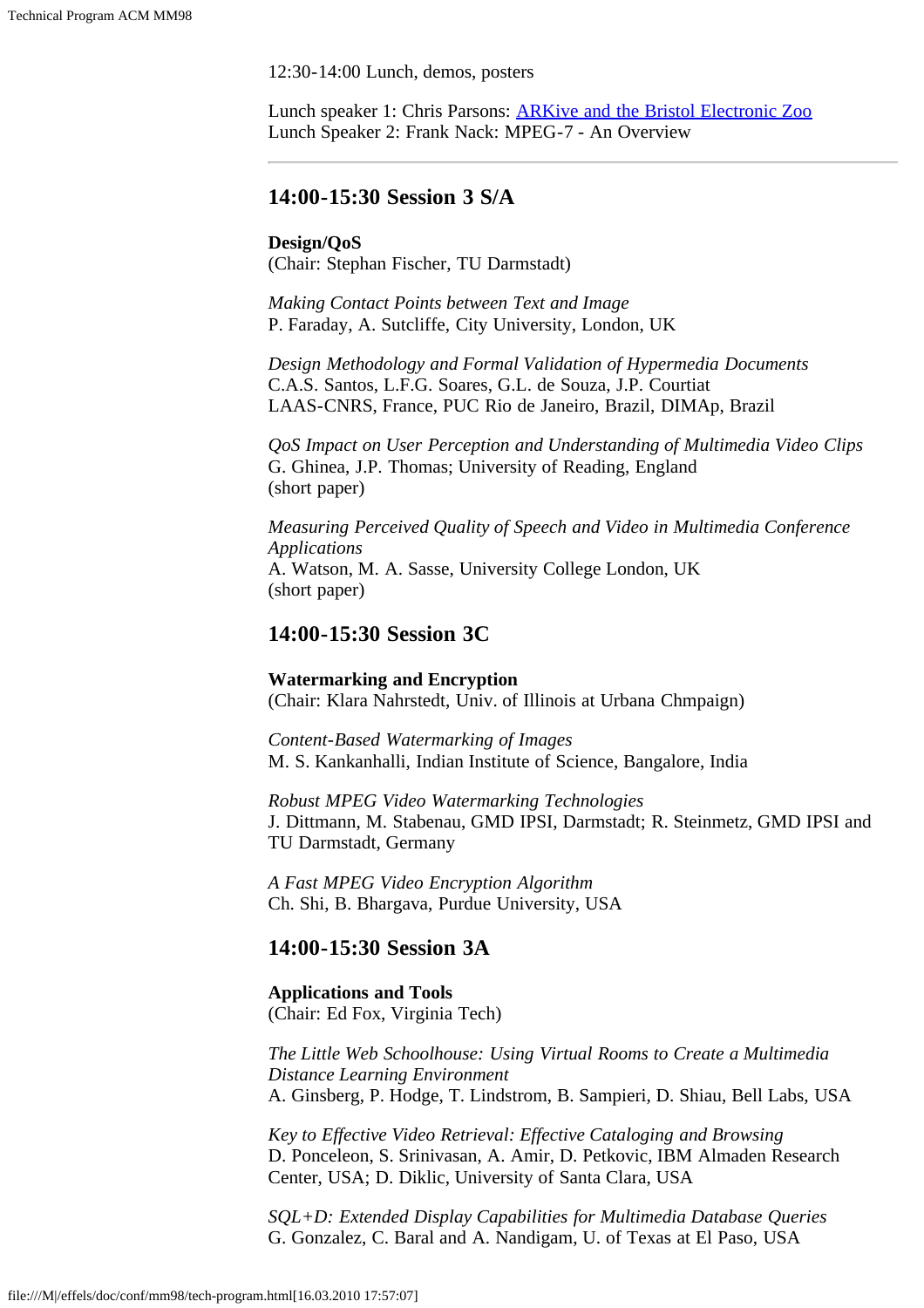(short paper)

*Interactive Poem - A New Type of Poem Where Art and Technology Meet* N. Tosa, R. Nakatsu, ATR, Japan (short paper)

15:30-16:00 Tea break, demos, posters

## **16:00-17:30 Session 4**

# **Highlights on Applications**

(Chair: Joe Konstan, U. Minnesota)

Best paper: *Layered Transmission and Caching for the Multicast Session Directory Service* Andrew Swan, Steven McCanne, Lawrence A. Rowe, UC Berkeley, USA

*Interactive Movie System with Multi-Person Participation and Anytime Interaction*

*Capabilities* R. Nakatsu, Naoko Tosa, Takeshi Ochi, ATR, Japan

*Generating the Animation of a 3D Agent from Explanation Text* K. Kakizaki, Kyushu Institute of Technology, Japan (short paper)

*Structural Distinctions between Hypermedia Storage and Presentation* L. Rutledge, L. Hardman, J. van Ossenbruggen, D.C.A. Bulterman, CWI, Amsterdam, Vrije Universiteit, Amsterdam, Netherlands (short paper)

18:00 Conference Reception, Sponsor: HP, Bristol

## **Tuesday, September 15**

### **9:00-10:30 Session 5**

## **Highlights on Systems**

(Chair: Brian Smith, Cornell U.)

*A Proxy Architecture for Reliable Multicast in Heterogeneous Environments* Y. Chawathe, S. A. Fink, S. McCanne, E. A. Brewer, UC Berkeley, USA

*Exploiting Temporal Parallelism For Software-Only Video Effects Processing* K. Mayer-Patel, L. A. Rowe, UC Berkeley, USA

*On Caching and Prefetching of Virtual Objects in Distributed Virtual Environments*

J. H.P. Chim, M. Green, R. W.H. Lau, H. V. Leong, A. Si,Hong Kong Polytechnic University, University of Alberta, Canada, City University of Hong Kong, Sun Microsystems, Palo Alto, USA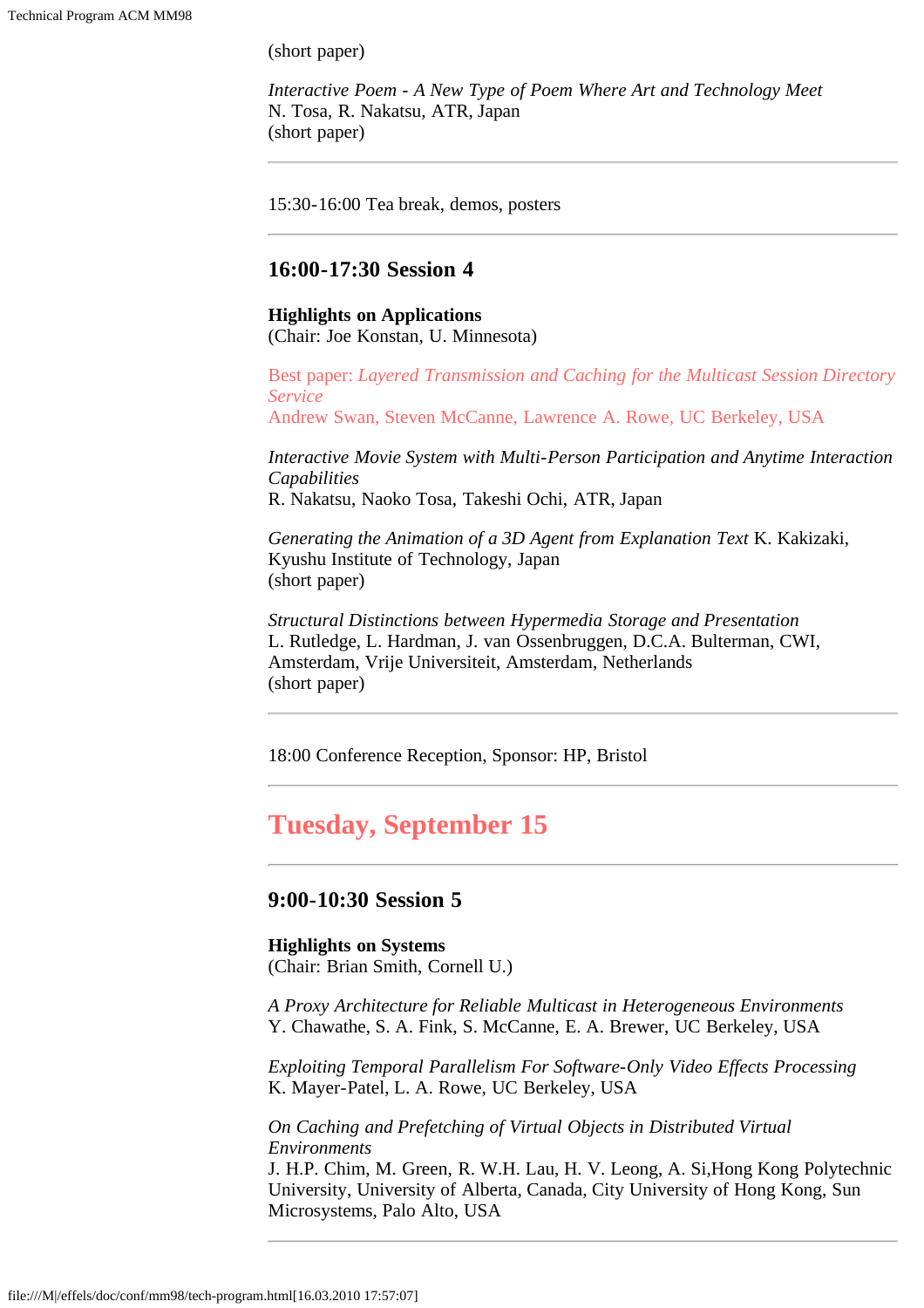10:30-11:00 Tea break, demos, posters

## **11:00-12:30 Session 6S**

#### **Networking**

(Chair: Klara Nahrstedt, U. of Illinois at Urbana-Champaign)

*Packet Loss Effects on MPEG Video Sent over the Public Internet* J. M. Boyce, R. D. Gaglianello, Bell Laboratories, USA

*Patching: A Multicast Technique for True Video-On-Demand Services* K. A. Hua, Y. Cai, S.Sheu, University of Central Florida, USA

*Organizing Multicast Receivers Deterministically According to Packet-Loss Correlation* B. N. Levine, S. Paul, J.J. Garcia-Luna-Aceves UC Santa Cruz, Bell Laboratories, USA

#### **11:00-12:30 Session 6C**

#### **Content Retrieval Techniques**

(Chair: HongJiang Zhang, HP Labs (tentative))

*Video Summarization by Curve Simplification* D. DeMenthon, V. Kobla, D. Doermann, U. of Maryland, USA

*Automatic and Hierarchical Color Image Classification* J. Huang, S. R. Kumar, R. Zabih, Cornell U., USA

*A Signature for Content-based Image Retrieval Using Geometrical Transform* H. Wang, F. Guo, University of Sidney, Australia D.D. Feng, Hong Kong, Polytechnic University; J.S. Jin, University of New South Wales, Australia (short paper)

*Manipulation of Music for Melody Matching* A. L. Uitdenbogerd, J. Zobel, Royal Melbourne Institute of Technology, Australia (short paper)

*Automatic Speech Recognition for Generalised Time-Based Media Retrieval and Indexing* J. Robertson, W. Y. Wong, Ch. Chung, CSIRO; D. Kim, Macquarie University, Australia (short paper)

## **11:00-12:30 Session 6A**

**Authoring and Design** (Wendy Mackay, U. de Paris)

*User-Centered Abstractions for Adaptive Hypermedia Presentations* D.C.A. Bulterman, CWI, Amsterdam, Netherlands

*Nsync - A Toolkit for Building Interactive Multimedia Presentations* B. Bailey, J. Konstan, R. Cooley, M. Dejong, U. of Minnesota, USA

*Madeus, an Authoring Environment for Interactive Multimedia Documents*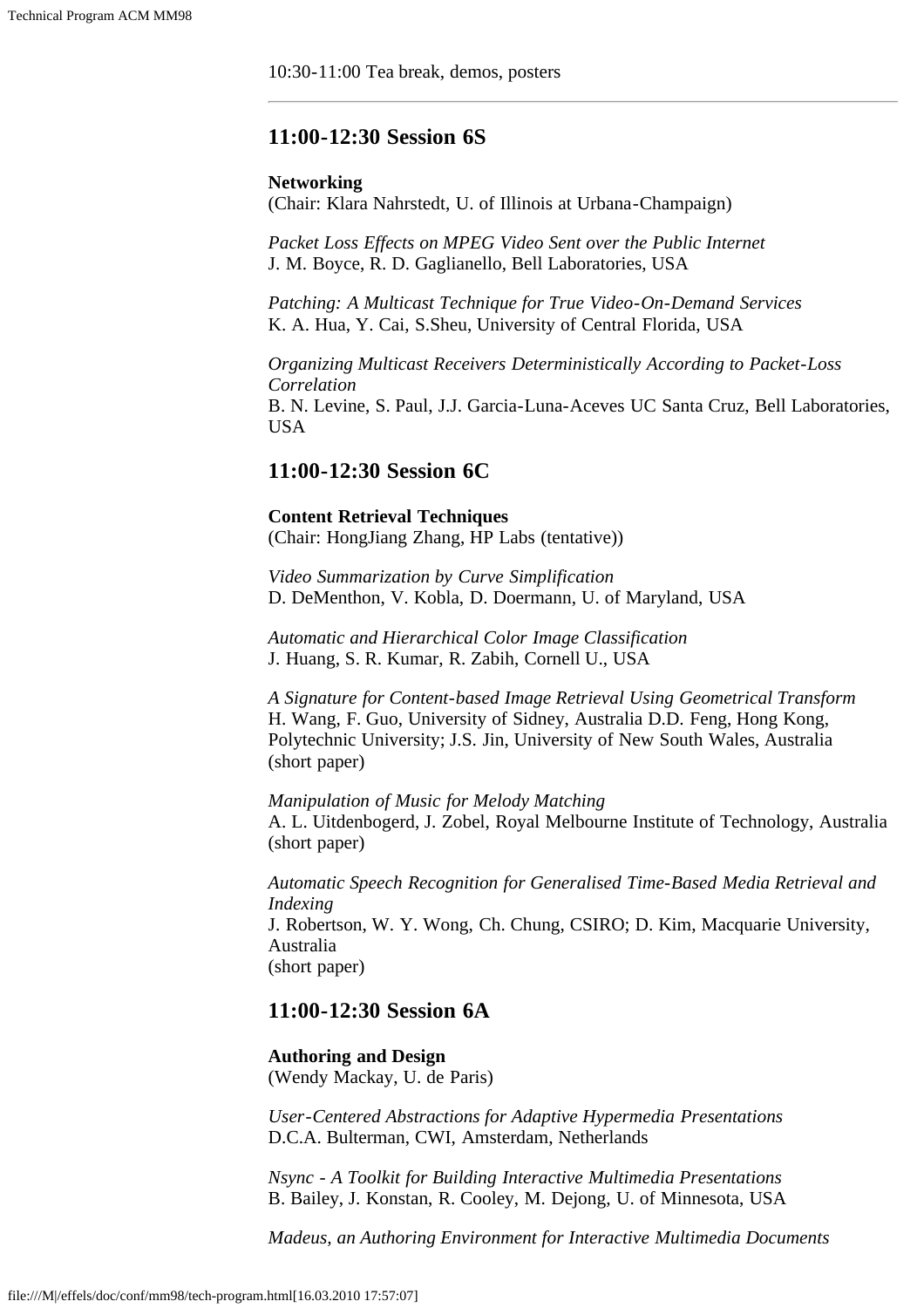M. Jourdan, N. Layaida, C. Roisin, L. Sabry-Ismail, L. Tardif, INRIA, France (short paper)

*Script-Free Scenario Authoring in MediaDesc* A. Caloini, D. Taguchi, E. Tanaka, K. Yanoo, NEC Kawasaki, Japan (short paper)

12:30-14:30 Lunch, demos, posters

#### **14:30-16:00 Session 7S**

#### **Late-breaking Hot Topics in Systems**

(Chair: Desai Narasimhalu, Kent Ridge Digital Labs, Singapore)

5 *Using Interval Arithmetic to Calculate Data Sizes for Compilation to Multimedia Instruction Sets* N. Pollard, D. May, U. of Bristol, UK (short paper)

*Proactive Buffer Management for the Streamed Delivery of Stored Video* W. Feng, B. Krishnaswami, A. Prabhudev, Ohio State University, USA (short paper)

*AsaP - A Framework for Evaluating Run-time Schedulers in Multimedia End-Systems* A. Kalavade, P. Moghé, Bell Labs, USA (short paper)

*Disk Scheduling for Mixed-Media Workloads in a Multimedia Server* Y. Romboyannakis, G. Nerjes, P. Muth, M. Paterakis, P. Triantafillou, G. Weikum, Technical University of Crete, Greece, ETH Zürich,Switzerland, University of Saarland, Germany (short paper)

*Performance Analysis of the RIO Multimedia Storage System with Heterogeneous Disk Configurations* J. R. Santos, R. Muntz, UCLA, USA (short paper)

*Performance Analysis of Intel MMX Technology for an H.263 Video Encoder* V. Lappalainen, Nokia Research Center, Finland (short paper)

## **14:30-16:00 Session 7C**

**Content-Based Retrieval Systems** (Chair: Shih-Fu Chang, Columbia U. (tentative))

*Image Organisation in Visual Retrieval Systems* M. Bouet,Chabane Djeraba , U. de Nantes, France

*Object-Orientated Retrieval Mechanism for Semistructured Image Collections* G.-H.Cha, Tongmyong University of Information Technology, South Korea C.-W.Chung, Korea Advanced Institute of Science and Technology, South Korea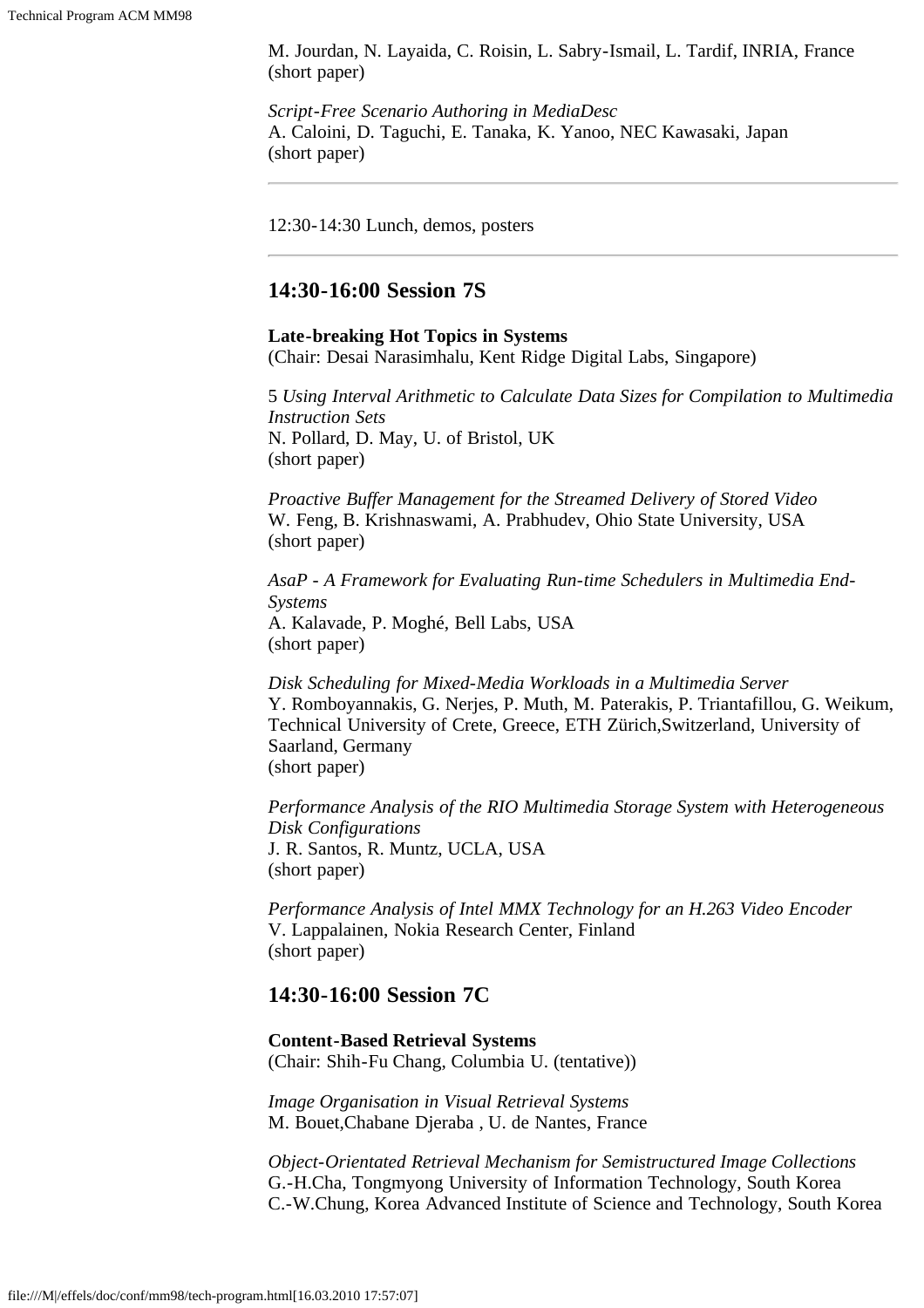*Assessing Multimedia Similarity: A Framework for Structure and Motion* V. Delis, D. Papadias, N. Mamoulis, University of Patras, Greece,Hong Kong University of Science and Technology, Hong Kong (short paper)

*SurfImage: a Flexible Content-Based Image Retrieval System* Ch. Nastar, INRIA, France (short paper)

*Beyond Query by Example* S. Santini, R. Jain, UC San Diego, USA (short paper)

#### **14:30-16:00 Session 7A**

**Multimedia Browsing** (Chair: Dick C. A. Bulterman)

*MidiSpace: A Temporal Constraint-Based Music Spatializer* F. Pachet, O. Delerue, SONY CSL, Paris, France

*A Tool for Content-Based Navigation of Music* S. Blackburn, D. DeRoure, University of Southampton, UK

*OBVI: Hierarchical 3D Video-Browsing* K. Manske, M. Mühlhäuser, S. Vogl, University of Linz, Austria; M. Goldberg, Obvious Technologies, Inc. (short paper)

*An Intelligent Media Browser Using Automatic Multimodal Analysis* J. Foote, J. Boreczky, A. Girgensohn,L. Wilcox, FX Palo Alto Laboratory, Inc., USA (short paper)

16:00-16:30 Tea break, demos, posters

## **16:30-17:30 Session 8**

#### **Plenary Panel Discussion**

Challenges in Multimedia Beyond Video Conferencing and Video-on-Demand

The panel members are:

- Nicolas Georganas (University of Ottawa, Canada)
- Larry Rowe (University of California at Berkeley, USA)
- David Hutchison (Lancaster University, UK)
- Randy Pausch (Carnegie Mellon University, USA)
- Norm Meyrowitz (President, Macromedia Inc., USA)

19:00 Conference Dinner in Bath

## **Wednesday, September 16**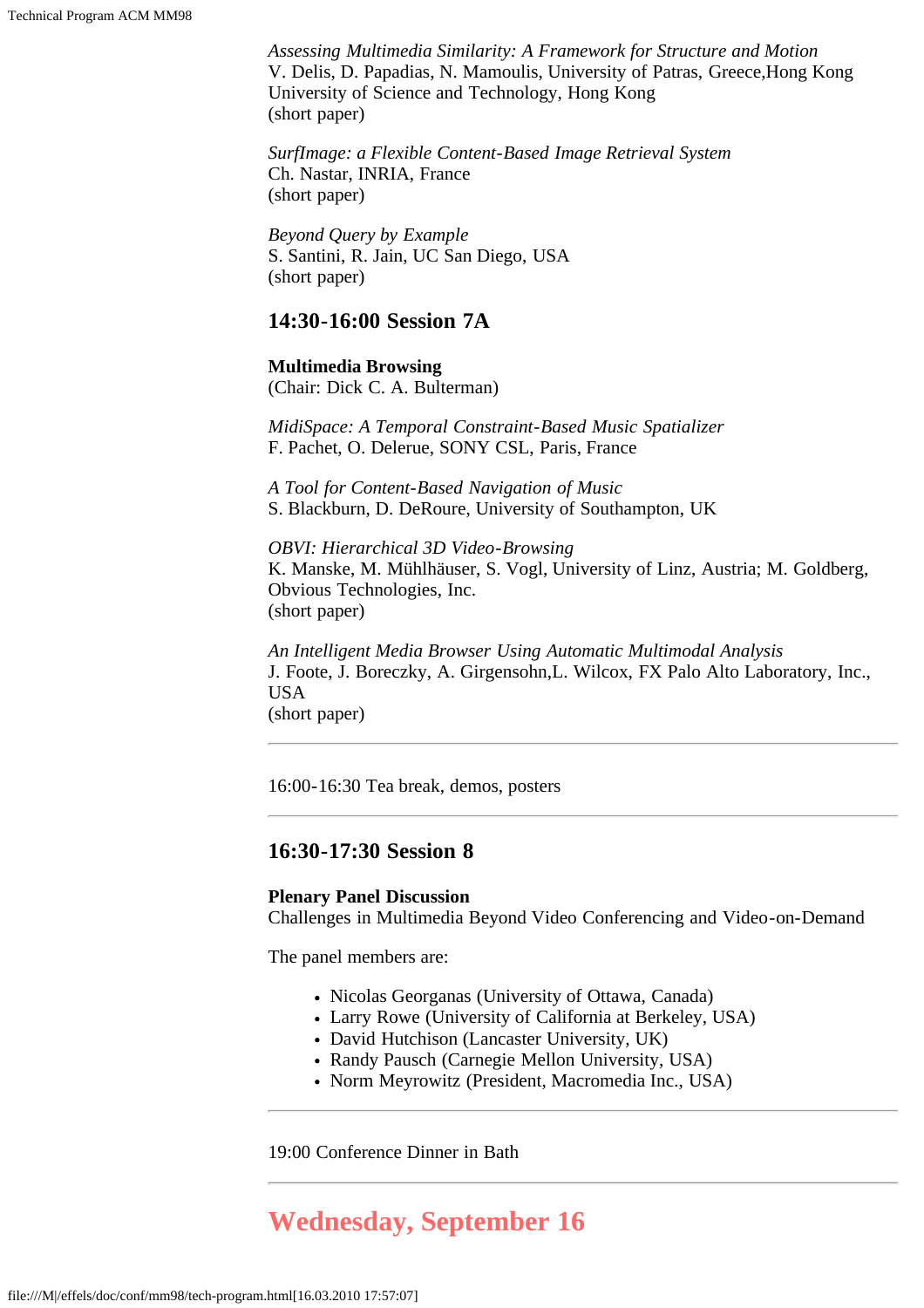## **9:00-10:30 Session 9S**

#### **Networking and Toolkits** (Chair: Bill Tetzlaff, IBM Research)

*A Standard for Multimedia Middleware* D.J. Duke, University of York, UK, I. Herman, CWI, Amsterdam, Netherlands

*Scalable Data Naming for Application-Level Framing in Reliable Multicast* S. Raman, S. McCanne, UC Berkeley, USA

*Get a KISS - Communication Infrastructure for Streaming Services in a Heterogeneous Environment* K. Jonas, M. Kretschmer, J. Mödeker, GMD,St. Augustin, Germany

#### **9:00-10:30 Session 9C**

**Neighbors: Algorithmic and Virtual** (Chair: Rainer Lienhart, Intel)

*An Efficient Nearest-neighbour Search While Varying Euclidean Metrics* R. Kurniawati, J.S. Jin, J.A. Shepherd, U. of New South Wales, Australia

*A Real-time Scalable Software Video Codec for Collaborative Applications over Packet Networks* J. Hartung, A.Jacquin, J. Pawlyk, K. Shipley, Bell Labs, USA

*Avatar Creation Using Automatic Face Processing* M. J. Lyons, A. Plante, S. Jehan, S. Inoue, Sh.Akamatsu, ATR, Japan

#### **9:00-10:30 Session 9A**

**Input, Output, and Editing** (Chair: Meera Blattner, UC Davis)

*Zodiac: A History-Based Interactive Video Authoring System* T. Chiueh, T. Mitra, A. Neogi, C. Yang, SUNY at Stony Brook, USA

*Multimedia Authoring for Stimulus Tracking in Functional Resonance Imaging (fMRI)*

J. Ford, F. Makedon, Ch. Owen, T. Steinberg, Dartmouth College; S. Johnson, A. J. Saykin, Dartmouth Medical School, USA

*Gesture VR: Vision-Based 3D Hand Interface for Spatial Interaction* J. Segen, S. Kumar, Bell Laboratories, USA

10:30-11:00 Tea break, posters

## **11:00-12:30 Session 10**

**Closing Plenary** (Chairs: Ralf Steinmetz, TU Darmstadt, Wendy Hall, U. Southampton)